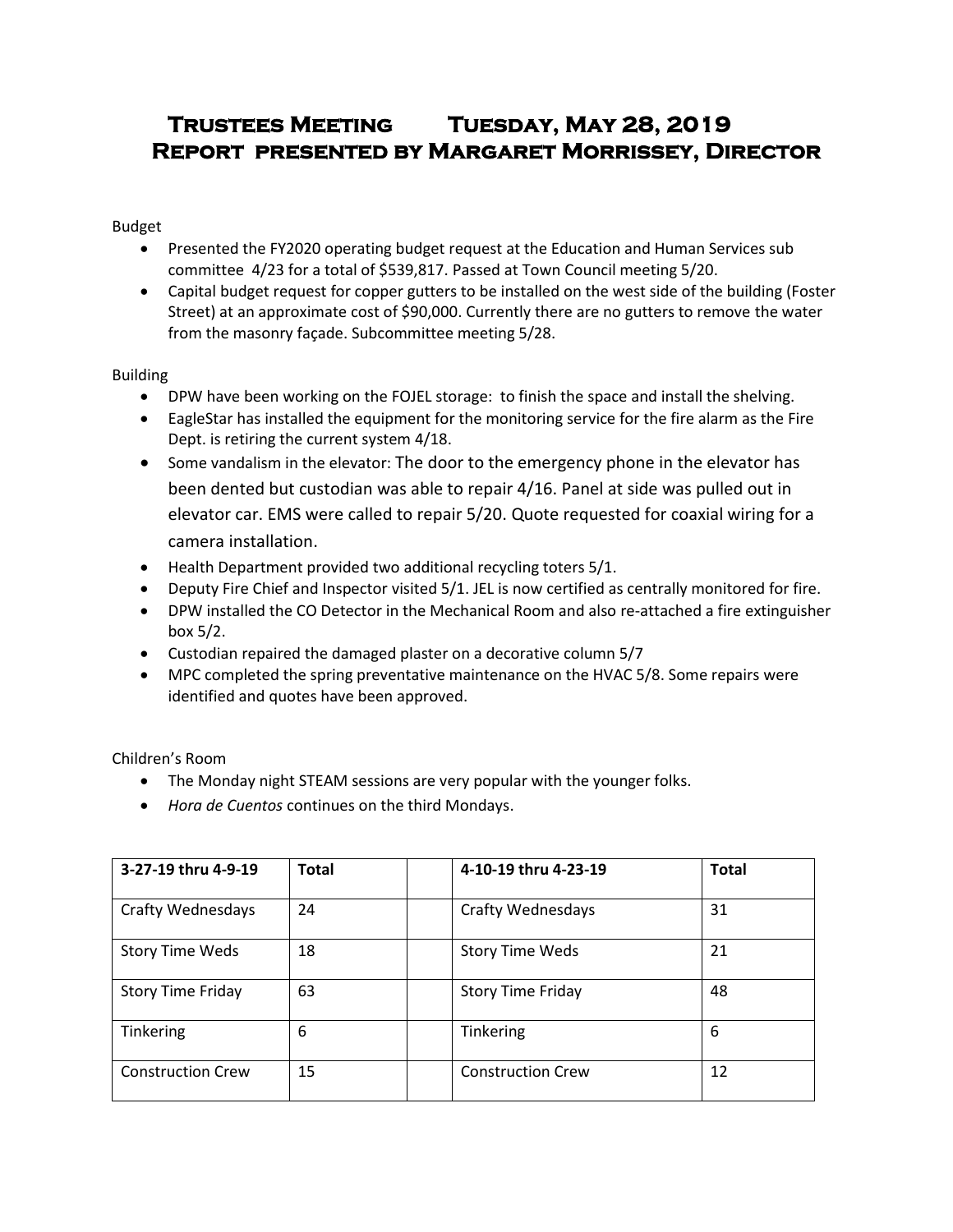| <b>STEAM</b>               | 21 | <b>STEAM</b>                             | 10 |
|----------------------------|----|------------------------------------------|----|
| Springfield<br>Symphony's  | 54 | Erin DeMelo: Peter and the Wolf<br>Music | 57 |
|                            |    |                                          |    |
| <b>Musical Petting Zoo</b> |    |                                          |    |
|                            |    | Wimpy Kid Day                            | 6  |
|                            |    | Pam and guide dog Ume                    | 29 |
|                            |    | Makerspace poem and collage              | 6  |

| 4-24-19 Thru 5-7-19              | Total |
|----------------------------------|-------|
| Crafty Wednesdays                | 45    |
| <b>Story Time Weds</b>           | 22    |
| <b>Story Time Friday</b>         | 54    |
| Tinkering                        | 5     |
| <b>Construction Crew</b>         | 22    |
| <b>STEAM</b>                     | 14    |
| Mother's Day                     | 8     |
| Craft/May the 4 <sup>th</sup> be |       |
| with You                         |       |
| <b>ERS Art Exhibit</b>           | 10    |

- Children's Room was closed 4/29 for deep cleaning.
- Staffed a table at the Heathy Family WIC Program, at the YMCA 5/3
- Eastford Road School teachers Kristin Rivers and Karen Krasinski and their students have an art exhibit in the Children's Room throughout the month of May. A reception was held on Monday 5/6 for the students and their families.

Collection Development

 Working on updates to the Collection Development Policy New thematic displays are continuously being created to promote the collections and encourage borrowing – Earth Day 2019, April Showers, Passover, Books in Bloom, William Shakespeare's 455th birthday, Graduation/Careers, Summer Reading etc.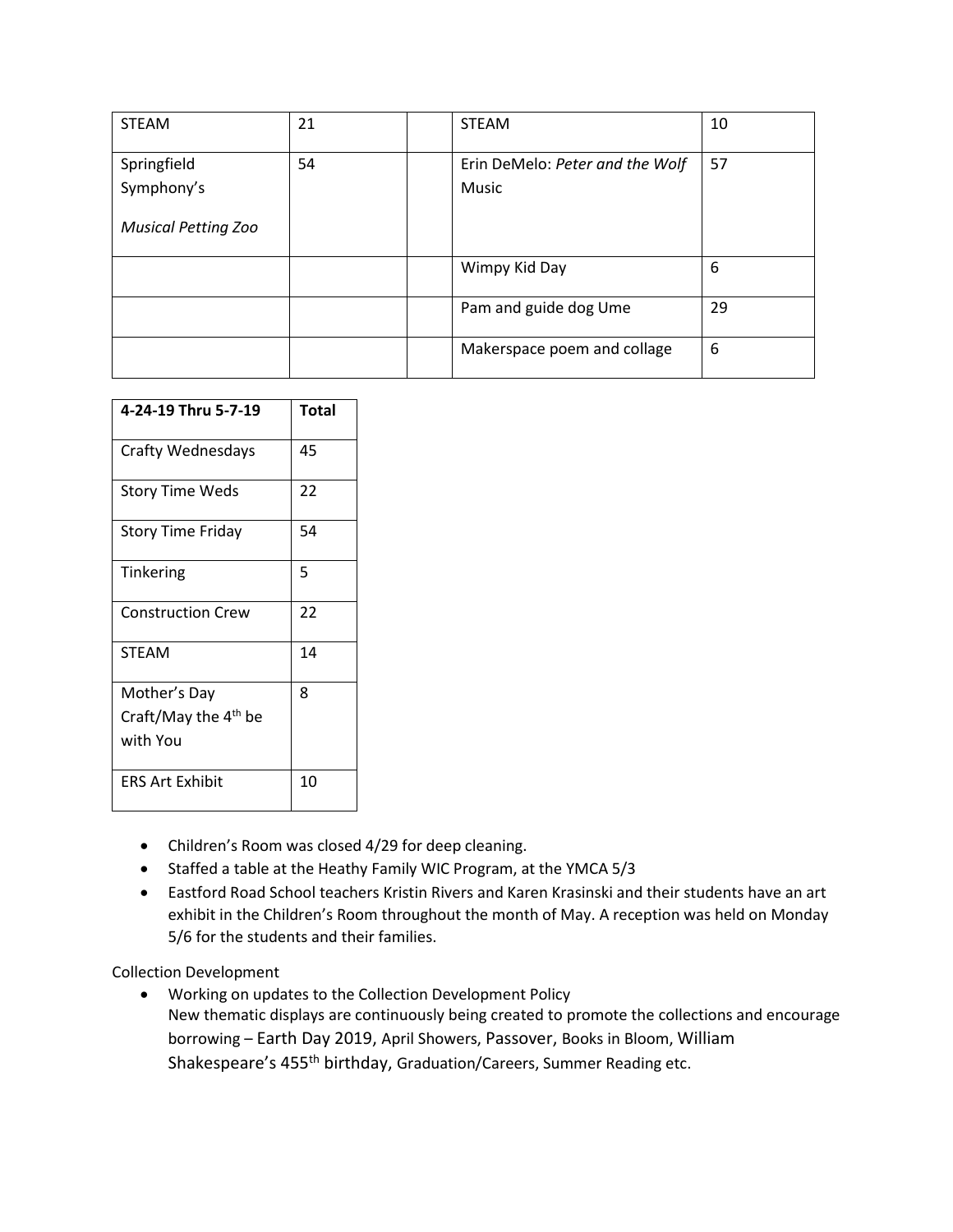Friends of Jacob Edwards Library

- The Friends annual booksale was very successful, yielding \$1,303.
- Storage space being refurbished.
- The Annual Meeting was conducted on 4/20. The elected officers are: Isabel Lopes, President; Louise Majewski, Vice President; Barbara Day, Treasurer and Katrina Eberly, Secretary
- Immediately following the meeting was a jazz performance by Brian Kearsley and Hugh Allen.

### HiSet Classes

 HiSet classes (formerly known as GED) have started on 4/29. The program is offered by Webster ABE and is free of charge. Classes are offered on Mondays and Wednesdays.

### Internships

 Polly Currier, MLIS student in Community Outreach course for Simmons University. Successful mentoring program. Student has a graphic design background and has submitted some suggestions for the website and logo update.

### Meetings

- Area Library Directors meetings on 4/3 and 5/8 in Sturbridge, to discuss areas of mutual interest.
- Adult Services Librarian and Director met with coordinators of the  $21<sup>st</sup>$  Century initiative being conducted as an after-school program. We are working on some programming to offer on Tuesdays, starting mid-October.
- Met with Maureen Gullekson, Chief of Staff to discuss the resources and programming at the library that students could avail of on the early dismissal Wednesdays.

## Outreach and Promotion

- **•** Presented a short history of Southbridge to the Southbridge  $21^{st}$  Century Students participating in the Worcester State University program 4/25. Staff also showcased "Elvis" the new dancing robot that staff has assembled and is being well received by our younger patrons.
- Interviewed by Max for SCTV program Library Events 4/29.
- Attended the WRTA/CMRPC public hearing 5/6. Proposal to extend Rt. 29 to include as far as Big Bunny plaza.

### Programs

- *Chappaquiddick* was screened on Thursday 4/11 in the Pioppi Room.
- Saturday, April 13: 5 people attended the weekly meeting of the Quinebaug Chess Club
- Thursday, April 18: A pastel painting workshop with artist Greg Maichack drew 14 attendees. The program was sponsored by an LCC grant through the Southbridge Cultural Council.
- Heather Beck, metalsmith presented a bookmark-making workshop drew 12 attendees, making this a fully-attended program, on Friday, April 19. The program was sponsored by an LCC grant through the Southbridge Cultural Council.
- Tuesday April 16 & 23: The Tuesday knitting and handwork program drew 42 attendees for both sessions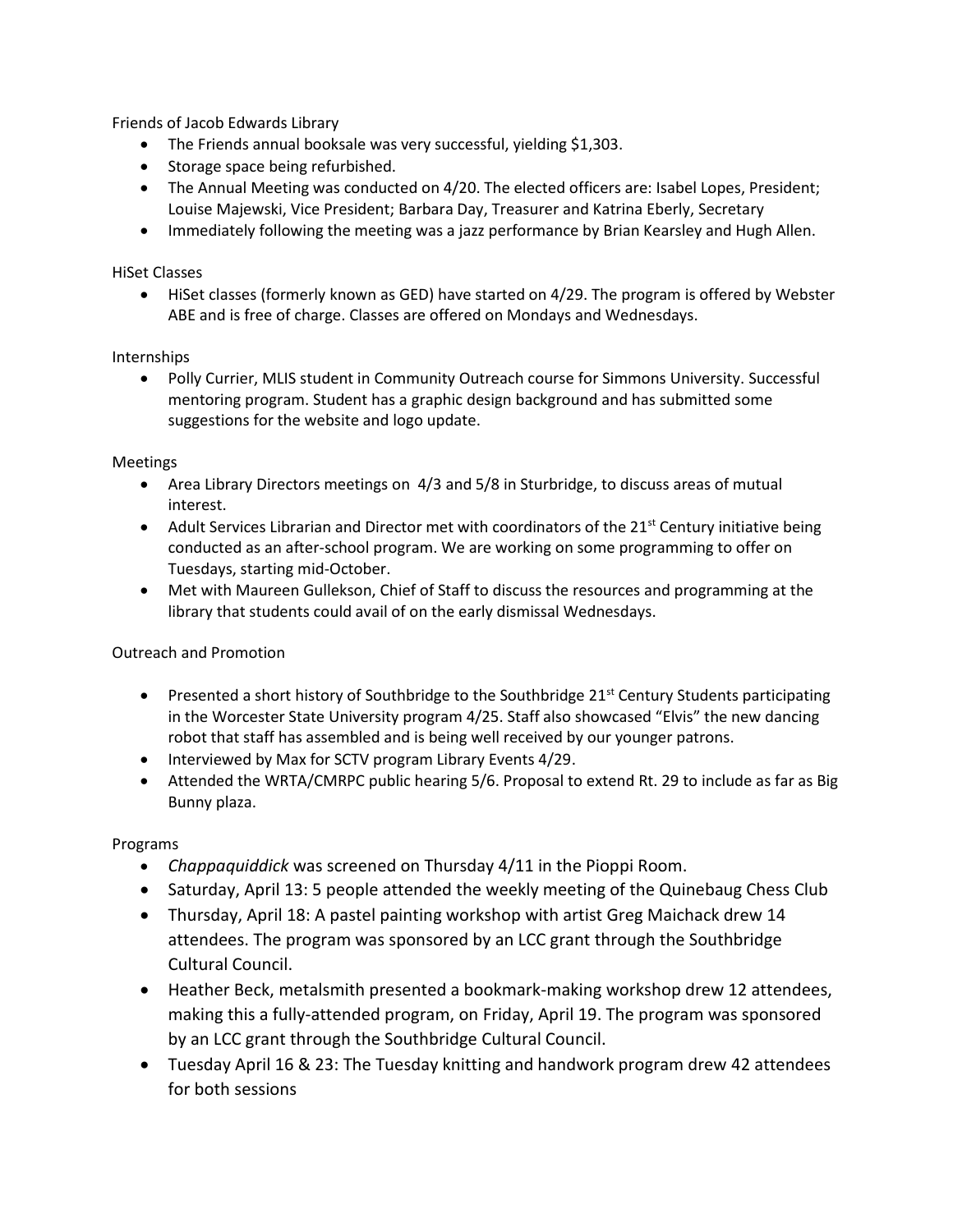- Celebrating Jazz History Month there was a jazz performance on Monday, April 22, with 6 attendees. The event was sponsored by the Friends of JEL and recorded by SCTV for uploading on You Tube.
- Brochure published with selections of movies for the next 6 months for the monthly *Library Box Office*.
- *Belfast 1972,* a black and white photographic exhibit is having a steady stream of visitors.
- Four Franco-American poets read from their work in celebration of *National Poetry Month* 4/29. Recorded by SCTV for future screening.
- John Lewis show *Harmony in Glass & Metal* is on view throughout the month of May. A reception was held on 5/2. Max conducted an interview with the artist for SCTV.
- A Star-Wars themed display "May the Fourth Be With You," was set up to celebrate the event. A Mother's Day exhibit is set up to promote the materials we have on
- Installed May display in teen area: "May is for Marvelous Graphic Novels." Tweens/teens are encouraged to create their own comics, illustrations, stories and art.
- The library hosts some ongoing programs such as the *Quinebaug Chess Club* which meets in the Main Hall on Saturdays. Some instruction as well as the opportunity to play a game is offered. The group will recess until after Labor Day. The *Tuesday knitting and handwork* group meets weekly, in the Reading Room. And the *Book Club* meets on the first Monday of the month.

## Reference

- Adult & YA reference assistance:
- Working with researcher on Italian Immigration in Southbridge.

# Safety and Security

- Police officers conducted various walk-throughs during the month.
- Two small alcohol bottles were found 4/18.
- Vandalism in elevator car on two occasions. One requiring a service call.
- Police called as person was sitting on the staff bench at east side of building smoking marijuana and the smoke was coming in through the windows 5/24

# **Staff**

 Recruiting for the page position. High school senior Grace Marderosian has resigned to prepare for college.

Tax Abatement Personnel

The program is underway and participants have all worked a minimum of 25 hours.

# **Technology**

- New router installed 4/9 by C/WMARS, at no cost to the town.
- The ScanPro microfilm machine serviced and cleaned. He investigated the ticket that was placed and determined it was an issue with the film itself 4/10
- Evergreen ILS (Integrated Library System) upgraded on 4/15 and we have experienced a few glitches since and are working with the C/WMARS network to resolve.